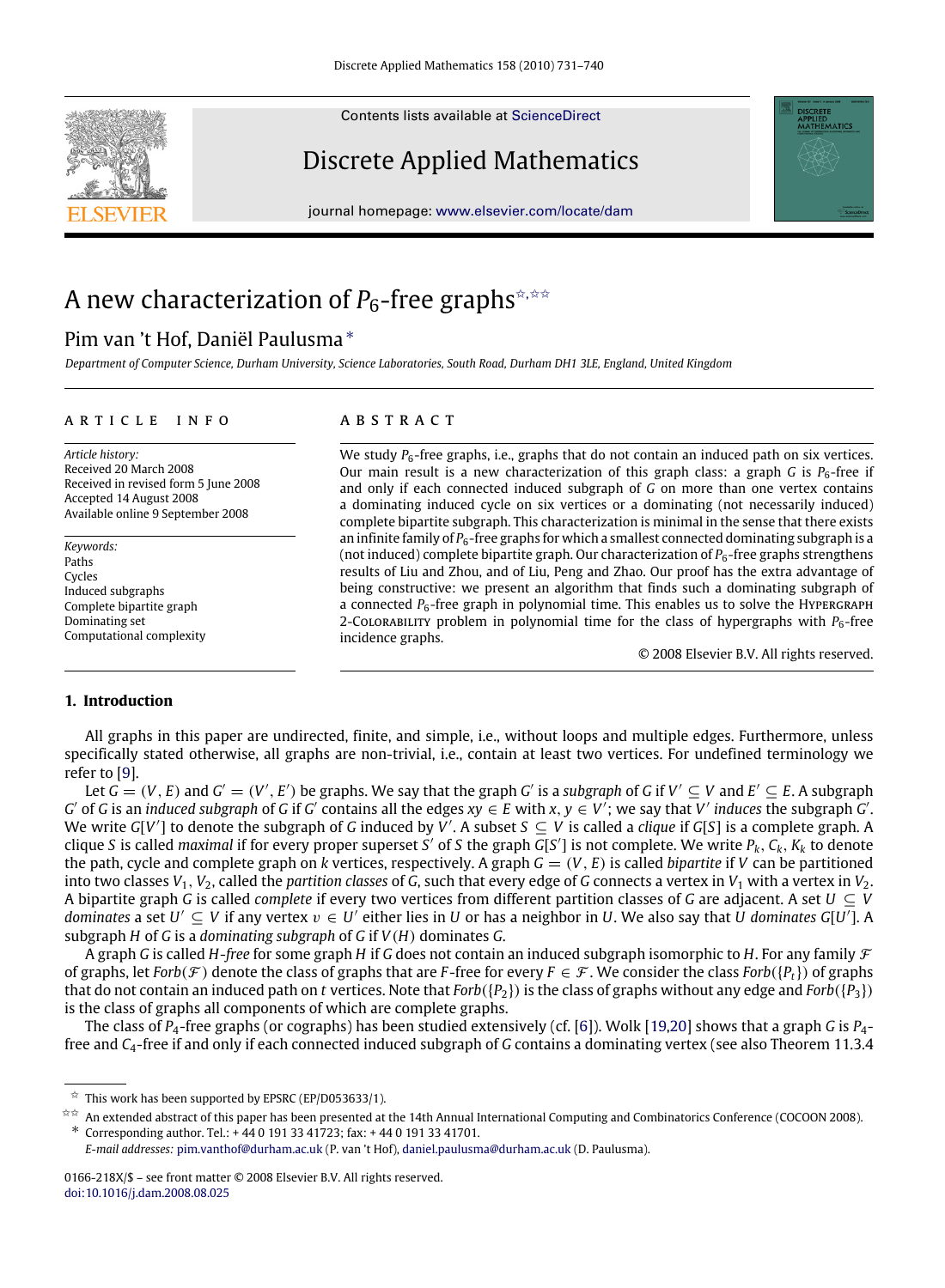

Fig. 1. An example of a TECB graph.

<span id="page-1-0"></span>in [\[6\]](#page-9-1)). We show in Section [3](#page-3-0) that we can slightly generalize this theorem to obtain the following characterization of *P*4-free graphs.

<span id="page-1-4"></span>**Theorem 1.** *A graph G is P*4*-free if and only if each connected induced subgraph of G contains a dominating induced C*<sup>4</sup> *or a dominating vertex.*

There are many other characterizations of the class of *P*4-free graphs in the literature. We mention one by Bacsó and Tuza [\[1\]](#page-9-4), who show that a graph *G* is P<sub>4</sub>-free if and only if in every connected induced subgraph *G'* of *G*, all maximal cliques dominate *G*<sup>'</sup>.

Apart from characterizing the class of  $P_4$ -free graphs, Bacsó and Tuza also characterize the class  $Forb({P_5, C_5})$  in [\[1\]](#page-9-4). There, they prove that a graph *G* is  $P_5$ -free and  $C_5$ -free if and only if each connected induced subgraph of *G* contains a dominating clique. The same result has been independently proven by Cozzens and Kelleher [\[8\]](#page-9-5). Liu and Zhou [\[15\]](#page-9-6) improve this by obtaining the following characterization of  $P_5$ -free graphs.

<span id="page-1-5"></span>**Theorem 2** ([\[15\]](#page-9-6)). A graph G is P<sub>5</sub>-free if and only if each connected induced subgraph of G contains a dominating induced  $C_5$  or *a dominating clique.*

A graph *G* is called *triangle extended complete bipartite (TECB)* if it is a complete bipartite graph or if it can be obtained from a complete bipartite graph *F* by adding some extra vertices  $w_1, \ldots, w_r$  and edges  $w_i u, w_i v$  for  $1 \le i \le r$  to exactly one edge *u*v of *F* (see [Fig. 1](#page-1-0) for an example).

<span id="page-1-1"></span>The following characterization of  $P_6$ -free graphs is due to Liu, Peng and Zhao [\[16\]](#page-9-7).

**Theorem 3** ([\[16\]](#page-9-7)). A graph G is  $P_6$ -free if and only if each connected induced subgraph of G contains a dominating induced  $C_6$  or *a dominating (not necessarily induced) TECB graph.*

If we consider graphs that are not only *P*6-free but also triangle-free, then we have one of the main results in [\[15\]](#page-9-6).

<span id="page-1-2"></span>**Theorem 4** (*[\[15\]](#page-9-6)*). *A triangle-free graph G is P*6*-free if and only if each connected induced subgraph of G contains a dominating induced C*<sup>6</sup> *or a dominating complete bipartite graph.*

A characterization of *Forb*({*Pt*}) for *t* ≥ 7 is given in [\[2\]](#page-9-8): *Forb*({*Pt*}) is the class of graphs for which each connected induced subgraph has a dominating subgraph of diameter at most  $t - 4$ .

## *Our results*

<span id="page-1-3"></span>Section [4](#page-4-0) contains our main result.

**Theorem 5.** A graph  $G = (V, E)$  is  $P_6$ -free if and only if each connected induced subgraph of G contains a dominating induced *C*<sup>6</sup> *or a dominating (not necessarily induced) complete bipartite graph. Moreover, we can find such a dominating subgraph of G* in  $\mathcal{O}(|V|^3)$  time.

This theorem strengthens [Theorems 3](#page-1-1) and [4](#page-1-2) in two different ways. Firstly, [Theorem 5](#page-1-3) shows that we may omit the restriction ''triangle-free'' in [Theorem 4](#page-1-2) and that we may replace the class of TECB graphs by its proper subclass of complete bipartite graphs in [Theorem 3.](#page-1-1) Secondly, in contrast to the proofs of [Theorems 3](#page-1-1) and [4,](#page-1-2) the proof of [Theorem 5](#page-1-3) is constructive: we provide an algorithm for finding a desired dominating subgraph of a P<sub>6</sub>-free graph  $G=(V,E)$  in  $\mathcal{O}(|V|^3)$  time. Note that we cannot use some brute force approach to obtain such a polynomial time algorithm, since a dominating complete bipartite graph might have arbitrarily large size.

To illustrate the incremental technique used to construct the  $\mathcal{O}(|V|^3)$  time algorithm in the proof of [Theorem 5,](#page-1-3) we use the same technique to give constructive proofs of [Theorems 1](#page-1-4) and [2](#page-1-5) in Section [3.](#page-3-0) We point out that the proof of [Theorem 2](#page-1-5) in [\[15\]](#page-9-6) is non-constructive, and to our knowledge there is no constructive proof of [Theorem 1](#page-1-4) in the literature. In particular, we present an  $\mathcal{O}(|V|^3)$  time algorithm that finds a dominating induced  $C_5$  or a dominating clique of a  $P_5$ -free graph  $G = (V, E)$ . Note that we cannot use a brute force approach to find a dominating clique of a *P<sub>5</sub>*-free graph, as such a clique might have arbitrarily large size. Bacsó and Tuza [\[1\]](#page-9-4), and independently Cozzens and Kelleher [\[8\]](#page-9-5), present a polynomial time algorithm that finds a dominating clique of a connected graph without an induced  $P_5$  or  $C_5$ . When run on a  $P_5$ -free graph G that does contain a *C*5, the algorithms in [\[1,](#page-9-4)[8\]](#page-9-5) either find a dominating clique of *G* or terminate and state that *G* contains an induced *C*5. We point out that the algorithm in our proof of [Theorem 2](#page-1-5) always finds a dominating clique or a *dominating* induced *C*<sup>5</sup> in a *P*<sub>5</sub>-free graph.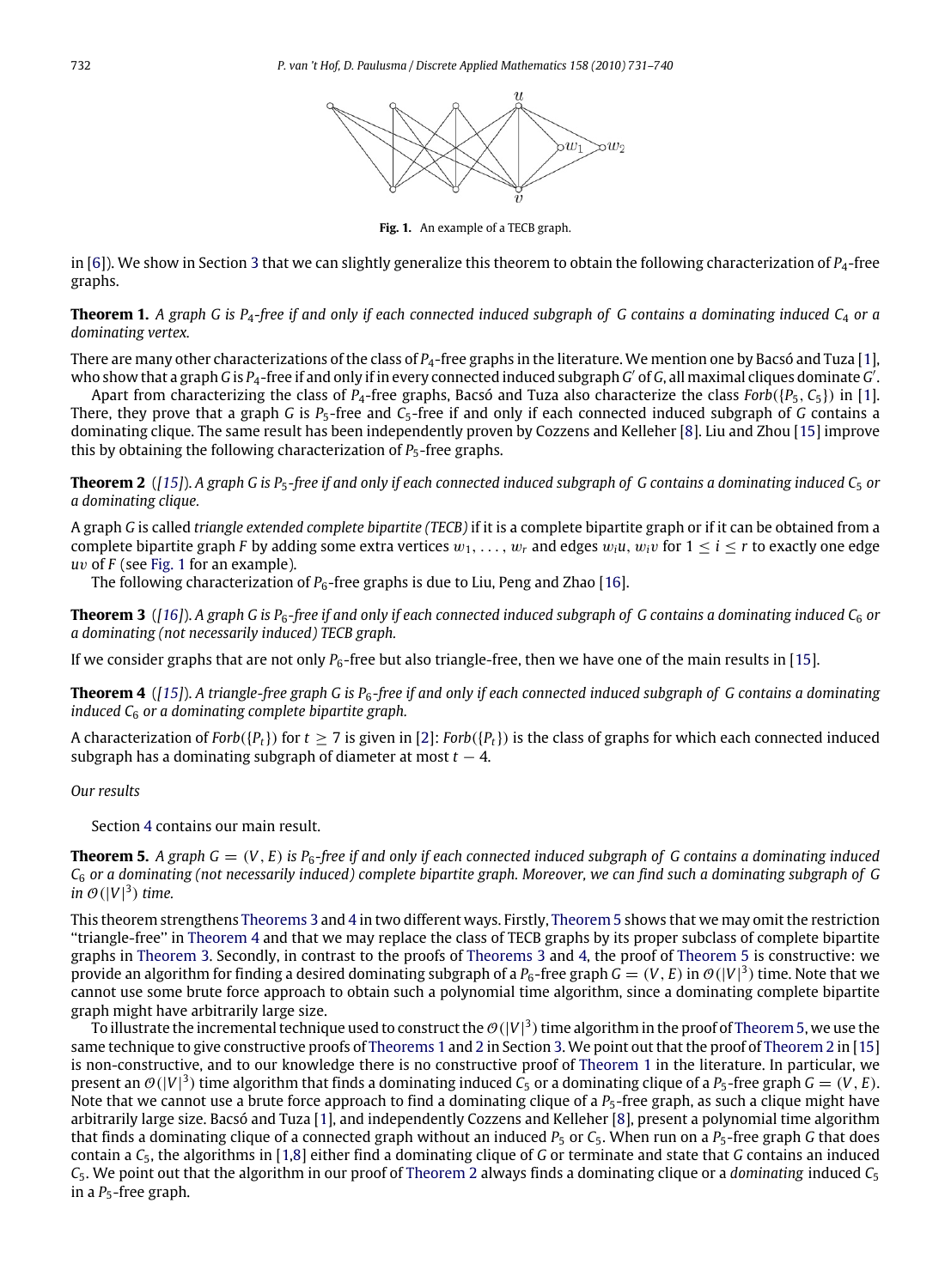As mentioned before, Section [4](#page-4-0) contains a constructive proof of [Theorem 5.](#page-1-3) We also show that the characterization in [Theorem 5](#page-1-3) is minimal in the sense that there exists an infinite family of *P*6-free graphs for which a smallest connected dominating subgraph is a (not induced) complete bipartite graph. We would like to mention that the algorithm used to prove [Theorem 5](#page-1-3) also works for an arbitrary (not necessarily  $P_6$ -free) graph *G*: in that case the algorithm either finds a dominating subgraph as described in [Theorem 5](#page-1-3) or finds an induced  $P_6$  in *G*. We end Section [4](#page-4-0) by characterizing the class of graphs for which each connected induced subgraph has a dominating induced *C*<sup>6</sup> or a dominating *induced* complete bipartite subgraph, again by giving a constructive proof. This class consists of graphs that, apart from  $P_6$ , have exactly one more forbidden induced subgraph (the so-called *net*). This generalizes a result in [\[3\]](#page-9-9).

As an application of our main result, we consider the Hypergraph 2-Colorability problem in Section [5.](#page-7-0) It is well-known that this problem is NP-complete in general (cf. [\[11\]](#page-9-10)). We prove that for the class of hypergraphs with *P<sub>6</sub>*-free incidence graphs the problem becomes polynomially solvable. Moreover, we show that for any 2-colorable hypergraph *H* with a *P*6 free incidence graph, we can find a 2-coloring of *H* in polynomial time.

Section [6](#page-8-0) contains the conclusions, discusses a number of related results in the literature and mentions open problems.

#### <span id="page-2-1"></span>**2. An outline of our algorithms**

In this section we outline the on-line approach used in the proofs of [Theorems 1,](#page-1-4) [2](#page-1-5) and [5.](#page-1-3) In each of the proofs we describe an algorithm that finds a desired dominating set *D* of an input graph *G* = (*V*, *E*). The algorithm first establishes a *connected* order  $\pi = x_1, \ldots, x_{|V|}$  of V, i.e., an order  $\pi = x_1, \ldots, x_{|V|}$  of the vertices of G such that  $G_i := G[\{x_1, \ldots, x_i\}]$  is connected for  $i = 1, \ldots, |V|$ . It then processes the vertices of *G* one-by-one in a vertex-incremental way, i.e., by adding the next vertex in the order  $\pi$  in every step. Assuming that in an earlier step the algorithm has found a desired dominating subgraph  $D_{i-1}$ of *Gi*−1, it adds the next vertex *x<sup>i</sup>* and extends the previously found solution. If the set *Di*−<sup>1</sup> dominates *G<sup>i</sup>* , the algorithm sets *Di* := *Di*−<sup>1</sup> and continues with the next step. Otherwise, it uses the set *Di*−<sup>1</sup> plus one or more extra vertices of *G<sup>i</sup>* to find a desired dominating set *D<sup>i</sup>* of *G<sup>i</sup>* . We show that such a transformation can be done in polynomial time by making use of a so-called *minimizer*. Since the algorithm only performs |*V*| steps, the total running time stays polynomial. For computational complexity purposes, we represent a graph  $G = (V, E)$  by its *adjacency matrix*, i.e., the  $|V| \times |V|$  matrix  $A = (a_{ii})$  with rows and columns indexed by the vertices of *V* such that  $a_{uv} = 1$  if  $uv \in E$  and  $a_{uv} = 0$  otherwise.

In order to explain the concept of a minimizer we need the following terminology for a graph  $G = (V, E)$ . Let  $w \in V$  and  $D \subseteq V$ . Let  $N_G(w)$  denote the set of neighbors of w in G. We write  $N_D(w) := N_G(w) \cap D$  and  $N_G(D) := \bigcup_{u \in D} N_G(u) \setminus D$ . If no confusion is possible, we write  $N(w)$  instead of  $N_G(w)$ , and  $N(D)$  instead of  $N_G(D)$ . A vertex  $v' \in V \setminus D$  is called a *D-private neighbor* of a vertex  $v \in D$  if  $N_D(v') = \{v\}$ . We say that *D* is *connected* if *G*[*D*] is connected.

Let *u*, v be a pair of adjacent vertices in a dominating set *D* of a graph *G* such that {*u*, v} dominates *D*. Note that this means *D* is connected. We call a dominating set  $D'\subseteq D$  of G a minimizer of D for uv if  $\{u,v\}\subseteq D'$  and each vertex of  $D'\setminus\{u,v\}$  has a D'-private neighbor in G. It is important to note that a minimizer D' is connected (because *u* and v are adjacent vertices in  $D'$  and  $\{u, v\}$  dominates  $D'$ ) as we will use this property in our algorithms. The following lemma states that we can obtain a minimizer *D'* from *D* in polynomial time.

<span id="page-2-0"></span>**Lemma 1.** Let D be a dominating set of a graph  $G = (V, E)$ , and let  $u, v \in D$  be a pair of adjacent vertices such that  $\{u, v\}$ *dominates G[D]. We can find a minimizer of D for*  $uv$  *in*  $O(|V|^2)$  *time.* 

**Proof.** Let  $D = \{w_1, \ldots, w_q\}$  with  $w_1 = u$  and  $w_2 = v$ . Below we explain how we can obtain a minimizer D' of D for uv in  $\mathcal{O}(|V|^2)$  time. We define  $S_i := \emptyset$  for  $i = 1, \ldots, q$ . For each  $x \in V$  we compute in  $\mathcal{O}(|V|)$  time the index p such that  $x \in N(w_p)$ but *x* ∉ *N*(*w*<sub>1</sub>) ∪ · · · ∪ *N*(*w*<sub>*p*−1</sub>) and set *S*<sub>*p*</sub> := *S*<sub>*p*</sub> ∪ {*x*}. Note that such an index *p* always exists as *uv* ∈ *E*, {*u*, *v*} dominates *D*, and *D* dominates *G*. We then obtain  $\delta = \{S_1, \ldots, S_q\}$  in  $\mathcal{O}(|V|^2)$  total time. By construction, the nonempty sets in  $\delta$  form a partition of *V*. It is clear that  $S_1\neq\emptyset$  as  $v\in S_1$  and  $S_2\neq\emptyset$  as  $u\in S_2$ . We will not include a vertex  $w_i$  with  $S_i=\emptyset$  in  $D'$ , since all its neighbors will be in  $S_1 \cup \cdots \cup S_{i-1}$ .

We cannot define D' as the set { $w_k \in D \mid S_k \neq \emptyset$ }, as there might be a vertex  $w_i$  with  $S_i \neq \emptyset$  whose neighbors in  $S_i$  are all adjacent to vertices in  $\{w_k \in D \mid S_k \neq \emptyset \}$  and  $k \geq i+1\}$ . Hence we define a set  $R := \emptyset$  and do as follows for  $i = q, q-1, \ldots, 3$ (so for indices in decreasing order). We set  $T_i:=\emptyset$ . For each  $x\in S_i$  we check in  $\mathcal{O}(|V|)$  time if there exists an index  $p'\geq i+1$ such that  $x \in N(w_{p'})$  and  $T_{p'} \neq \emptyset$ . If so, then  $R := R \cup \{x\}$ . Otherwise, we set  $T_i := T_i \cup \{x\}$ . After setting  $T_1 := S_1$  and  $T_2 := S_2$ we then obtain  $\mathcal{T} = \{T_1, \ldots, T_q\}$  in  $\mathcal{O}(|V|^2)$  total time.

We define  $D' := \{w_i \in D \mid T_i \neq \emptyset\}$ . By definition,  $D'$  is a minimizer of D for  $uv$  if  $D'$  dominates  $G$ ,  $\{u, v\} \subseteq D'$ , and each vertex of  $D' \setminus \{u, v\}$  has a  $D'$ -private neighbor in *G*. Clearly,  $\{u, v\} \in D'$  as  $T_1 = S_1 \neq \emptyset$  and  $T_2 = S_2 \neq \emptyset$ . By construction, each vertex in  $T_i\subseteq S_i$  is a neighbor of  $w_i$  and the nonempty sets in  $\mathcal T$ , together with  $R$  in case  $R\neq\emptyset$ , form a partition of the  $s$ et of vertices in  $S_1\cup\cdots\cup S_p=V$ . Hence, D' dominates  $V\setminus R$ . Let  $x\in R$ . We claim that  $x$  is adjacent to a vertex in D'. Suppose  $x \in S_h$ . Because  $x \in R$ , we have  $h \geq 3$ . By our algorithm,  $x \in N(w_j)$  for some  $w_j$  with  $j \geq h+1$  and  $T_j \neq \emptyset$ . By definition,  $w_j \in D'$ . Hence, *D'* dominates *G*.

We claim that for every  $i \geq 3$  each vertex in  $T_i$  with  $w_i \in D'$  is a D'-private neighbor of  $w_i$  in G. This can be seen as follows. First suppose  $x \in T_i$  for some  $w_i \in D'$  with  $i \geq 3$  is a neighbor of some vertex in  $\{w_1, \ldots, w_{i-1}\} \cap D'$ . Then  $x \notin S_i$ , and consequently  $x \not\in T_i$  as  $T_i \subseteq S_i$ , a contradiction. Now suppose that *x* is a neighbor of some vertex in  $\{w_{i+1}, \ldots, w_q\} \cap D'$ . Then *x* is the neighbor of some vertex  $w_j$  with  $j\geq i+1$  and  $T_j\neq\emptyset$  by definition of  $D'$ . Then, by our algorithm,  $x\in R$  instead of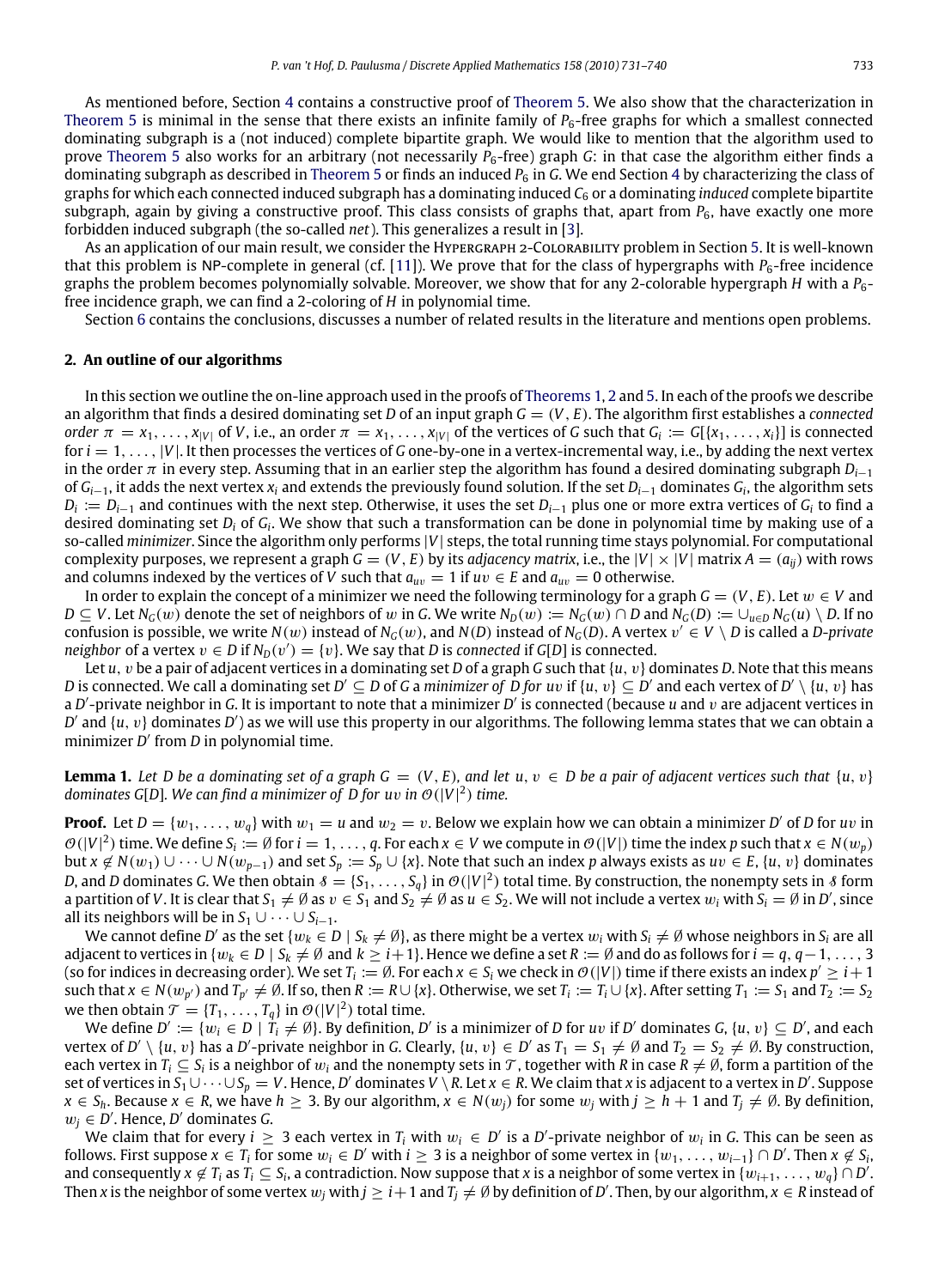<span id="page-3-1"></span>

Fig. 2. A dominating set *D* and a minimizer *D'* of *D* for *uv*.

 $x \in T_i$ , a contradiction. Hence, all vertices of  $T_i$  are  $D'$ -private neighbors of  $w_i$  in  $G$ . We conclude that  $D'$  is indeed a minimizer of *D* for *u*v.

We point out that a connected dominating set *D* of a graph *G* may have several minimizers for the same edge depending on the order in which its vertices are considered.

*Example.* Consider the graph *G* and its connected dominating set *D* in the left-hand side of [Fig. 2.](#page-3-1) All *D*-private neighbors are colored black. Note that *u* and v are two adjacent vertices in *D* and that {*u*, v} dominates *D*. That means we can find a minimizer of *D* for *u*v by applying the algorithm described in the proof of [Lemma 1.](#page-2-0)

Suppose we choose the order  $w_1 = u$ ,  $w_2 = v$ ,  $w_3$ ,  $w_4$ ,  $w_5$ ,  $w_6$ . We first find nonempty sets  $S_1$ ,  $S_2$ ,  $S_3$ ,  $S_4$ ,  $S_5$  and we conclude that  $S_6$  is empty. Then we find that  $T_6$  is empty, and that  $T_5$ ,  $T_4$ ,  $T_3$  as well as  $T_2 = S_2$  and  $T_1 = S_1$  are nonempty. The set  $D' := \{u, v, w_3, w_4, w_5\}$  is a minimizer of *D* for  $uv$ . The right-hand side of [Fig. 2](#page-3-1) shows the graph *G* and the minimizer *D*' of *D* for *uv*: every vertex in *D'* \ {*u*, *v*} has a black colored *D'*-private neighbor. Note that *u* does not have a *D'*-private neighbor but  $v$  does.

If we choose the order  $w'_1 = u, w'_2 = v, w'_3 = w_3, w'_4 = w_6, w'_5 = w_4, w'_6 = w_5$  in the algorithm described in the proof of [Lemma 1,](#page-2-0) then we find a different minimizer of *D* for *uv*. We first find that  $S'_1$ ,  $S'_2$ ,  $S'_3$ ,  $S'_4$  are nonempty and that  $S'_5$ ,  $S'_6$ are empty. Then we find that  $T'_6$ ,  $T'_5$  are empty and  $T'_4$ ,  $T'_3$ ,  $T'_2$ ,  $T'_1$  are nonempty. This means that  $D'' := \{u, v, w_3, w_6\}$  is a minimizer of *D* for *uv*. Note that every vertex of *D''* (including *u*) has a *D''*-private neighbor.

#### <span id="page-3-0"></span>**3. Finding connected dominating subgraphs in** *P***4-free and** *P***5-free graphs**

We now use the technique described in Section [2](#page-2-1) to prove [Theorem 1.](#page-1-4)

**Theorem 1.** A graph G is  $P_4$ -free if and only if each connected induced subgraph of G contains a dominating induced  $C_4$  or a *dominating vertex.*

**Proof.** If *G* is not *P*4-free, then *G* contains an induced subgraph isomorphic to *P*4, and that subgraph has no dominating induced *C*<sup>4</sup> nor a dominating vertex. So to prove [Theorem 1,](#page-1-4) it suffices to prove that if *G* is a connected *P*4-free graph, then we can find a dominating induced *C*<sup>4</sup> or a dominating vertex of *G*.

Let  $G = (V, E)$  be a connected  $P_4$ -free graph with connected order  $\pi = x_1, \ldots, x_{|V|}$ . Let  $D_1 := \{x_1\}$ . Suppose  $i \geq 2$ . Assume that  $D_{i-1}$  induces a dominating  $C_4$  in  $G_{i-1}$  or is a dominating vertex of  $G_{i-1}$ . We write  $x := x_i$ . If  $x \in N(D_{i-1})$ , then we set *D<sup>i</sup>* := *Di*−1. Suppose otherwise. We show how we can use *Di*−<sup>1</sup> to find a suitable dominating set *D<sup>i</sup>* of *G<sup>i</sup>* , which suffices to prove [Theorem 1.](#page-1-4)

Since  $\pi$  is connected,  $G_i$  contains a vertex *y* (not in  $D_{i-1}$ ) adjacent to *x*.

*Case* 1.  $D_{i-1}$  *induces a dominating C<sub>4</sub> <i>in G*<sub>*i*−1</sub>.

We write  $G[D_{i-1}] = c_1c_2c_3c_4c_1$ . Without loss of generality, assume that *y* is adjacent to *c*<sub>1</sub>. Then *y* must also be adjacent to  $c_2$  (respectively  $c_4$ ), as otherwise  $xyz_1c_2$  (respectively  $xyz_1c_4$ ) is an induced  $P_4$ , contradicting the  $P_4$ -freeness of  $G_i$ . In fact, *y* must be adjacent to *c*<sup>3</sup> as well, since otherwise *xyc*2*c*<sup>3</sup> would be an induced *P*<sup>4</sup> in *G<sup>i</sup>* . If *y* dominates *G<sup>i</sup>* , then we choose *Di* := {*y*}. Otherwise, let *z* be a vertex of *G<sup>i</sup>* not adjacent to *y*. Since *Di*−<sup>1</sup> dominates *z*, *z* must be adjacent to at least one vertex  $c_k$  of  $D_{i-1}$ . The path xyc<sub>k</sub>z and P<sub>4</sub>-freeness of  $G_i$  imply that z must be adjacent to x. Hence the set  $C := \{x, y, c_k, z\}$ induces a  $C_4$  in  $G_i$ . We claim that C also dominates  $G_i$ , which means we can choose  $D_i := C$ . Suppose C does not dominate  $G_i$ , and let *z'* be a vertex not dominated by *C*. Since  $D_{i-1}$  dominates  $G_{i-1}$ , *z'* must be adjacent to at least one vertex  $c_\ell$  in  $D_{i-1} \setminus \{c_k\}$ . Then  $z'c_\ell yx$  is an induced  $P_4$  in  $G_i$ , a contradiction.

*Case* 2.  $D_{i-1}$  *is a dominating vertex of G*<sub>*i*−1</sub>.

We write  $D_{i-1} = \{d\}$ . If *y* dominates  $G_i$ , then we choose  $D_i := \{y\}$ . Otherwise, let *z* be a vertex of  $G_i$  not adjacent to *y*. Since d dominates z, D<sub>i</sub> contains the path xydz. The P<sub>4</sub>-freeness of G<sub>i</sub> implies that z must be adjacent to x. Note that {x, y, d, z} dominates G<sub>i</sub>, since d dominates every vertex in G<sub>i-1</sub>. Since {x, y, d, z} also induces a C<sub>4</sub> in G<sub>i</sub>, we can choose  $D_i := \{x, y, d, z\}$ .  $\Box$ 

Note that we can easily find a dominating vertex or a dominating induced  $C_4$  of a P<sub>4</sub>-free graph  $G=(V,E)$  in  $\mathcal{O}(|V|^4)$  time by using a brute force approach. Using the technique described in the proof of [Theorem 1,](#page-1-4) we can find such a subgraph in  $\mathcal{O}(|V|^2)$  time, as transforming a set  $D_{i-1}$  to  $D_i$  takes  $\mathcal{O}(|V|)$  time and there are  $|V|-1$  of such transformations. Note that finding a minimizer was not necessary here.

We now present an algorithmic proof of [Theorem 2,](#page-1-5) again using the techniques described in Section [2.](#page-2-1)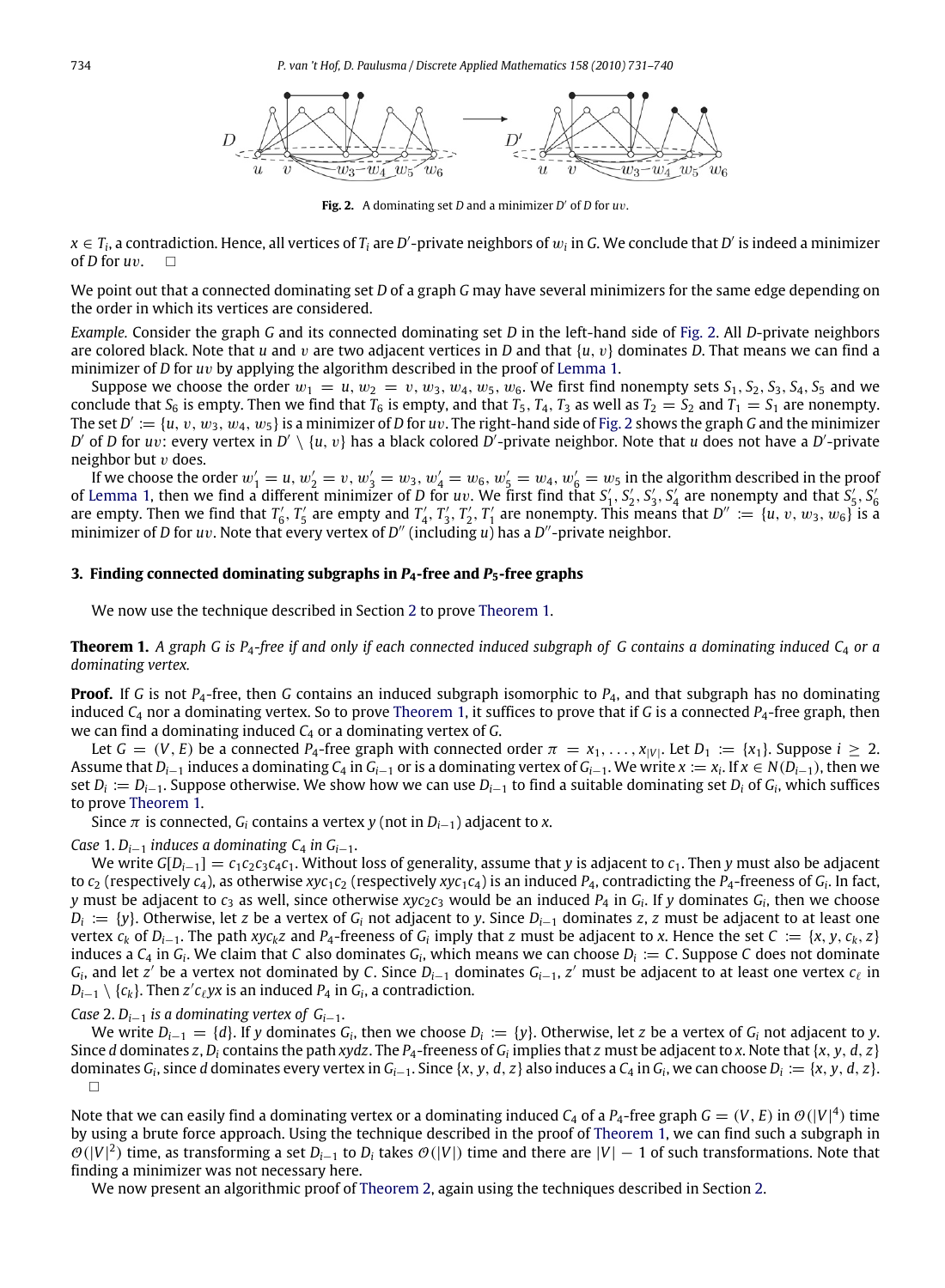**Proof.** If *G* is not *P*<sub>5</sub>-free, then *G* contains an induced subgraph isomorphic to *P*<sub>5</sub>, and that subgraph has no dominating induced  $C_5$  nor a dominating clique. So to prove [Theorem 2,](#page-1-5) it suffices to prove that if *G* is a connected  $P_5$ -free graph, then we can find a dominating induced *C*<sup>5</sup> or a dominating clique of *G*.

Let  $G = (V, E)$  be a connected  $P_5$ -free graph with connected order  $\pi = x_1, \ldots, x_{|V|}$ . Let  $D_1 := \{x_1\}$ . Suppose  $i \geq 2$ . Assume that  $D_{i-1}$  induces a dominating  $C_5$  in  $G_{i-1}$  or is a dominating clique of  $G_{i-1}$ . We write  $x := x_i$ . If  $x \in N(D_{i-1})$ , then we set *D<sup>i</sup>* := *Di*−1. Suppose otherwise. We show how we can find a suitable dominating set *D<sup>i</sup>* of *G<sup>i</sup>* from *Di*−1.

Since  $\pi$  is connected,  $G_i$  contains a vertex *y* (not in  $D_{i-1}$ ) adjacent to *x*.

*Case* 1.  $D_{i-1}$  *induces a dominating C<sub>5</sub> <i>in G*<sub>*i*−1</sub>.

We write  $G[D_{i-1}] = c_1c_2c_3c_4c_5c_1$ . Since  $D_{i-1}$  dominates  $G_{i-1}$  and  $y \in V(G_{i-1})$ , y must be adjacent to  $D_{i-1}$ . Without loss of generality, we assume that *y* is adjacent to  $c_1$ . Obviously,  $D^1 := D_{i-1} \cup \{y\}$  dominates  $G_i$ . Suppose  $c_3$  has a  $D^1$ private neighbor  $c'_3$ . Then  $c'_3c_3c_4c_5c_1$  is an induced  $P_5$  in  $G_i$ , a contradiction. Hence  $c_3$  has no  $D^1$ -private neighbor and  $D^2 := D^1 \setminus \{c_3\}$  dominates  $G_i$ . Similarly,  $c_4$  has no  $D^2$ -private neighbor  $c'_4$ , since otherwise  $c'_4c_4c_5c_1c_2$  would be an induced  $P_5$ . So  $D^3 \coloneqq D^2 \setminus \{c_4\} = \{c_1, c_2, c_5, y\}$  still dominates  $G_i$ .

Suppose  $c_2$  does not have a D<sup>3</sup>-private neighbor. Then  $D^4 := \{y, c_1, c_5\}$  dominates  $G_i$ . If  $c_5$  has no  $D^4$ -private neighbor, then  $\{y, c_1\}$  dominates  $G_i$  and is a clique of  $G_i$ , so we choose  $D_i := \{y, c_1\}$ . Suppose  $c_5$  has a  $D^4$ -private neighbor  $c'_5$ . Since  $c_5'c_5c_1yx$  is a path on five vertices, we must have  $yc_5 \in E(G_i)$  or  $xc_5' \in E(G_i)$ . If  $yc_5 \in E(G_i)$ , then  $\{y, c_1, c_5\}$  is a clique of G and we choose  $D_i := \{y, c_1, c_5\}$ . In case  $xc'_5 \in E(G_i)$ , we can choose  $D_i := \{x, y, c_1, c_5, c'_5\}$  since  $\{x, y, c_1, c_5, c'_5\} \supset D^4$  dominates  $G_i$  and induces a  $C_5$  in  $G$ .

So we may without loss of generality assume that  $c_2$  has a  $D^3$ -private neighbor  $c'_2$ . Suppose  $yc_2 \not\in E(G_i)$ . Since  $xyc_1c_2c'_2$  is a  $P_5$  in  $G_i$ , we must have  $xc'_2 \in E(G_i)$ . Let  $D := \{x, y, c_1, c_2, c'_2\}$ . We claim that  $D$  dominates  $G_i$ . Suppose, for contradiction, that there exists a vertex  $z_1 \notin N_{G_i}(D)$ . Since  $z_1$  must be adjacent to  $D^3$ , we have  $z_1c_5 \in E(G_i)$ . But then  $z_1c_5c_1c_2c_2'$  is an induced  $P_5$ in  $G_i$ , a contradiction. Hence, D dominates  $G_i$ . Since  $G[D]$  is isomorphic to  $C_5$ , we can choose  $D_i = D$ .

Suppose  $yc_2 \in E(G_i)$ . If  $c_5$  has no  $D^3$ -private neighbor, then  $\{y, c_1, c_2\}$  dominates  $G_i$  and we choose  $D_i := \{y, c_1, c_2\}$ . Assume that  $c_5$  has a  $D^3$ -private neighbor  $c''_5$ . Using similar arguments as before, we may assume that *y* is adjacent to  $c_5$ . Note that the path  $c_2'c_2yc_5c_5''$  cannot be induced in  $G_i$ , so  $c_2'$  must be adjacent to  $c_5''$ . Let  $D':=\{c_2',c_2,y,c_5,c_5''\}$ . We claim that D' dominates  $G_i$ . Suppose D' does not dominate  $G_i$ . Then there exists a vertex  $z \notin N_{G_i}(D')$ . Recall that  $D^3 = \{c_1, c_2, c_5, y\}$ dominates  $G_i$ . Hence z must be adjacent to  $c_1$ . But then  $zc_1c_2c_2'c_5''$  induces a  $P_5$  in  $G_i$ , a contradiction. Hence D' dominates  $G_i$ . Since *G*[*D'*] is isomorphic to *C*<sub>5</sub>, we can choose *D*<sub>*i*</sub> := *D'*.

*Case* 2. *Di*−<sup>1</sup> *is a dominating clique of Gi*−1.

Let *y* be adjacent to  $d_1$  ∈  $D_{i-1}$ . Since {*y*,  $d_1$ } dominates  $D_{i-1} \cup \{y\}$ , we can compute a minimizer *D* of  $D_{i-1} \cup \{y\}$  for *yd*<sub>1</sub> by [Lemma 1.](#page-2-0) If  $y$  is adjacent to all vertices in  $D\setminus\{y\}$ , then  $D$  is a clique and we choose  $D_i:=D.$  Suppose otherwise. Let  $d_2$  be not adjacent to *y*. By the definition of a minimizer,  $d_2$  has a *D*-private neighbor  $d'_2$ . Since the path  $xyd_1d_2d'_2$  cannot be induced in  $G_i$ , we have  $xd'_2 \in E(G_i)$ . We claim that the induced cycle  $C := xyd_1d_2d'_2x$  dominates  $G_i$ . Suppose  $\tilde{C}$  does not dominate  $G_i$ . Then there exists a vertex  $z \notin N_{G_i}(C)$ . Since D dominates  $G_{i-1}$ , z must be adjacent to a vertex  $d \in D \setminus \{d_1, d_2, y\}$ . Then  $zdd_2d'_2x$  is an induced *P*<sub>5</sub> in *G*<sub>*i*</sub>, a contradiction. Hence we can choose *D*<sub>*i*</sub> := *V*(*C*).  $\Box$ 

A closer analysis of the proof of [Theorem 2](#page-1-5) shows that Case 1 takes  $\mathcal{O}(|V|)$  time, while Case 2 takes  $\mathcal{O}(|V|^2)$  time if we apply [Lemma 1](#page-2-0) to compute the minimizer. Since there are |*V*| − 1 transformations, we find the following corollary. Note that we cannot use some brute force approach to find such a subgraph, since a dominating clique might have arbitrarily large size.

**Corollary 1.** We can find a dominating induced C<sub>5</sub> or a dominating clique of a connected P<sub>5</sub>-free graph G =  $(V, E)$  in  $\mathcal{O}(|V|^3)$ *time.*

#### <span id="page-4-0"></span>**4. Finding connected dominating subgraphs in**  $P_6$ **-free graphs**

In this section we present a constructive proof of our main result, [Theorem 5.](#page-1-3) Let *G* be a connected *P*6-free graph. We say that *D* is a *type 1 dominating set* of *G* if *D* dominates *G* and *G*[*D*] is an induced *C*6. We say that *D* is a *type 2 dominating set* of *G defined by A*(*D*) and *B*(*D*) if *D* dominates *G* and *G*[*D*] contains a spanning complete bipartite subgraph with partition classes *A*(*D*) and *B*(*D*). In the proof of [Theorem 5](#page-1-3) we present an algorithm that finds a type 1 or type 2 dominating set of *G* in polynomial time by using the incremental technique described in Section [2.](#page-2-1)

**Theorem 5.** A graph  $G = (V, E)$  is  $P_6$ -free if and only if each connected induced subgraph of G contains a dominating induced *C*<sup>6</sup> *or a dominating (not necessarily induced) complete bipartite graph. Moreover, we can find such a dominating subgraph of G in*  $\mathcal{O}(|V|^3)$  *time.* 

**Proof.** If a graph is not  $P_6$ -free, it contains an induced  $P_6$  which contains neither a dominating induced  $C_6$  nor a dominating complete bipartite graph. So to prove [Theorem 5,](#page-1-3) it suffices to prove that if  $G = (V, E)$  is a connected  $P_6$ -free graph, then we can find a type 1 or type 2 dominating set of *G* in  $\mathcal{O}(|V|^3)$  time.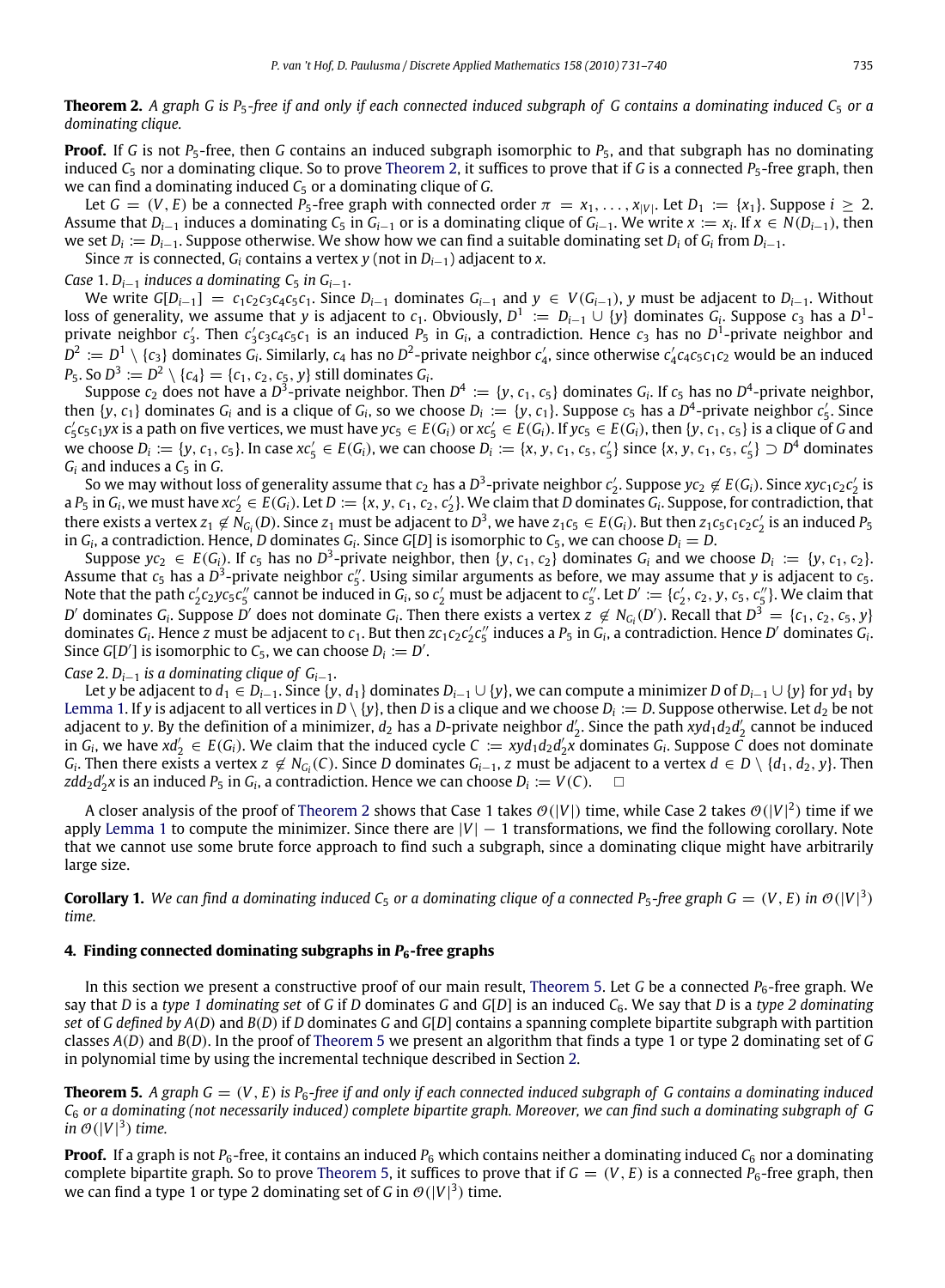

**Fig. 3.** The graph  $G[D^1]$ .

<span id="page-5-0"></span>Let  $G = (V, E)$  be a connected  $P_6$ -free graph with connected order  $\pi = x_1, \ldots, x_{|V|}$ . Let  $D_2 := \{x_1, x_2\}$ . Suppose  $i \geq 3$ . Assume that *Di*−<sup>1</sup> is a type 1 or type 2 dominating set of *Gi*−1. We write *x* := *x<sup>i</sup>* . If *x* ∈ *N*(*Di*−1), which we can check in O(|*V*|) time, then we set  $D_i := D_{i-1}$ . Suppose otherwise. We show how we can use  $D_{i-1}$  to find  $D_i$  in  $\mathcal{O}(|V|^2)$  time. Since the total number of iterations is  $|V| - 2$ , we then find a desired dominating subgraph of  $G_{|V|} = G$  in  $\mathcal{O}(|V|^3)$  time.

Since  $\pi$  is connected,  $G_i$  contains a vertex  $\gamma$  (not in  $D_{i-1}$ ) adjacent to x. We can find such a vertex in  $\mathcal{O}(|V|)$  time.

*Case* 1.  $D_{i-1}$  *is a type* 1 dominating set of  $G_{i-1}$ .

We write  $G[D_{i-1}] = c_1c_2c_3c_4c_5c_6c_1$ . We claim that  $D := N_{D_{i-1}}(y) \cup \{x, y\}$  dominates  $G_i$ , which means that  $D_i := D$  is a type 2 dominating set of  $G_i$  that is defined by  $A(D_i) := \{y\}$  and  $B(D_i) := \{x\} \cup N_{D_{i-1}}(y)$  and that can be obtained in  $\mathcal{O}(|V|)$ time. Suppose *D* does not dominate  $G_i$ , and let  $z\in V(G_i)$  be a vertex not dominated by *D*. Since  $D_{i-1}$  dominates  $G_{i-1}$ , we may without loss of generality assume that  $yc_1 \in E(G_i)$ .

Suppose  $y c_4 \in E(G_i)$ . Note that *z* is dominated by  $G_{i-1}$ . Without loss of generality, assume that *z* is adjacent to  $c_2$ . Consequently, *y* is not adjacent to *c*2. Since *z* is not adjacent to any neighbor of *y* and the path *zc*2*c*1*yc*4*c*<sup>5</sup> cannot be induced in  $G_i$ , either z or y must be adjacent to  $c_5$ . If  $zc_5 \in E(G_i)$ , then  $xyz_4c_5zc_2$  is an induced  $P_6$  in  $G_i$ . Hence  $zc_5 \notin E(G_i)$  and  $yc_5 \in E(G_i)$ . In case  $zc_6$  ∈  $E(G_i)$  we obtain an induced path  $xyz_6z_6z_2$  on six vertices, and in case  $zc_6 \notin E(G_i)$  we obtain an induced path *zc*<sub>2</sub>*c*<sub>1</sub>*c*<sub>6</sub>*c*<sub>5</sub>*c*<sub>4</sub>. We conclude *yc*<sub>4</sub>  $\notin E(G_i)$ .

Suppose y is not adjacent to any vertex in {c<sub>3</sub>, c<sub>5</sub>}. Since G<sub>i</sub> is P<sub>6</sub>-free and xyc<sub>1</sub>c<sub>2</sub>c<sub>3</sub>c<sub>4</sub> is a P<sub>6</sub> in G<sub>i</sub>, y must be adjacent to c<sub>2</sub>. But then xyc<sub>2</sub>c<sub>3</sub>c<sub>4</sub>c<sub>5</sub> is an induced P<sub>6</sub> in G<sub>i</sub>, a contradiction. Hence y is adjacent to at least one vertex in {c<sub>3</sub>, c<sub>5</sub>}, say yc<sub>5</sub>  $\in E(G_i)$ . By symmetry (using  $c_5$ ,  $c_2$  instead of  $c_1$ ,  $c_4$ ) we find  $yc_2 \notin E(G_i)$ .

Suppose *z* is adjacent to  $c_2$ . The path  $zc_2c_1yc_5c_4$  on six vertices and the  $P_6$ -freeness of  $G_i$  imply  $zc_4 \in E(G_i)$ . But then  $c_2zc_4c_5yx$  is an induced  $P_6$ . Hence  $zc_2 \notin E(G_i)$ . Also  $zc_4 \notin E(G_i)$  as otherwise  $zc_4c_5yc_1c_2$  would be an induced  $P_6$ , and  $zc_3 \notin E(G_i)$  as otherwise  $zc_3c_2c_1yx$  would be an induced  $P_6$ . Then z must be adjacent to  $c_6$  yielding an induced path  $zc_6c_1c_2c_3c_4$ on six vertices. Hence we may choose  $D_i := D$ .

#### *Case* 2.  $D_{i-1}$  *is a type* 2 *dominating set of G*<sub>*i*−1</sub>.

Since  $D_{i-1}$  dominates  $G_{i-1}$ , we may assume that *y* is adjacent to some vertex  $a \in A(D_{i-1})$ . Let  $b \in B(D_{i-1})$ . Note that *a* and *b* are adjacent vertices in  $D_{i-1} \cup \{y\}$  and that  $\{a, b\}$  dominates  $D_{i-1} \cup \{y\}$ . Hence we can find a minimizer *D* of  $D_{i-1} \cup \{y\}$ for  $ab$  in  $\mathcal{O}(|V|^2)$  time by [Lemma 1.](#page-2-0) By definition, D dominates  $G_i$ . Also, G[D] contains a spanning (not necessarily complete) bipartite graph with partition classes  $A ⊆ A(D_{i-1}), B ⊆ B(D_{i-1}) ∪ {y}$ . Note that we have  $y ∈ D$ , because *x* is not adjacent to *D*<sub>*i*−1</sub> and therefore *x* is a *D*-private neighbor of *y*. Since *y* might not have any neighbors in *B* but does have a neighbor (vertex *a*) in *A*, we chose  $y \in B$ .

*Claim* 1. If  $G[D]$  *contains an induced*  $P_4$  *starting in y and ending in some*  $r \in A$ , *then we can find a type* 1 *or a type* 2 *dominating* set  $D_i$  of  $G_i$  in  $\mathcal{O}(|V|^2)$  time.

We prove Claim 1 as follows. Suppose *ypqr* is an induced path in *G*[*D*] with *r* ∈ *A*. Since *D* is a minimizer of *Di*−<sup>1</sup> ∪ {*y*} for *ab* and  $r \in D \setminus \{a, b\}$ , *r* has a *D*-private neighbor *s* by definition. We already identified *s* when running the algorithm of [Lemma 1.](#page-2-0) Since *xypqrs* is a path on six vertices and  $x \notin N(D_{i-1})$  holds, *x* must be adjacent to *s*. We first show that  $D^1:=N_D(y)\cup \{x,y,q,r,s\}$ , obtained in  $\mathcal{O}(|V|)$  time, dominates  $G_i$ . See [Fig. 3](#page-5-0) for an illustration of the graph G[D<sup>1</sup>]. Suppose *D* <sup>1</sup> does not dominate *G*. Then there exists a vertex *z* ∈ *N*(*D*) \ *N*(*D* 1 ). Note that *G*[(*D* \ {*y*}) ∪ {*z*}] is connected because the edge *ab* makes  $D \setminus \{y\}$  connected and  $\{a, b\}$  dominates D. Let P be a shortest path in  $G(D \setminus \{y\}) \cup \{z\}$  from *z* to a vertex  $p_1 \in N_D(y)$  (possibly  $p_1 = p$ ). Since  $z \notin N(D^1)$  and  $p_1 \in D^1$ , we have  $|V(P)| \ge 3$ . This means that *Pyxs* is an induced path on at least six vertices, unless  $r \in V(P)$ , since *r* is adjacent to *s*. However, if  $r \in V(P)$ , then the subpath  $z \overrightarrow{P} r$  of *P* from *z* to *p* and *P* and *P* r of *P* from *z* to *r* has at least six vertices, unless  $P \in V(P)$ , since  $P$  is adjacent to strow vert, if  $P \in V(P)$ , then the subpatifies  $P \cap P$  rome  $P$  is the property of  $P$  rome *D*<sup>1</sup> dominates *G<sup>i</sup>* .

To find a type 1 or type 2 dominating set  $D_i$  of  $G_i$ , we transform  $D^1$  into  $D_i$  in  $\mathcal{O}(|V|^2)$  time as follows. Suppose  $q$  has a  $D^1$ -private neighbor  $q'$ . Then  $q'qpyxs$  is an induced  $P_6$  in  $G_i$ , a contradiction. Hence  $q$  has no  $D^1$ -private neighbor and the set  $D^2:=D^1\setminus\{q\}$  still dominates  $G_i$ . Similarly, *r* has no  $D^2$ -private neighbor *r'*, since otherwise *r'* rsxyp would be an induced  $P_6$ in  $G_i$ . So the set  $D^3:=D^2\setminus\{r\}$  also dominates  $G_i$ . Now suppose  $s$  does not have a  $D^3$ -private neighbor. We can check this in  $\mathcal{O}(|V|^2)$  time. Then the set  $D^3\setminus\{s\}$  dominates  $G_i$ . In that case, we find a type 2 dominating set  $D_i$  of  $G_i$  defined by  $A(D_i) := \{y\}$ and  $B(D_i) := N_D(y) \cup \{x\}$ . Assume that we found a  $D^3$ -private neighbor *s'* of *s* in  $G_i$ . Let  $D^4 := D^3 \cup \{s'\}$ .

Suppose  $N_D(y)\setminus\{p\}$  contains a vertex  $p_2$  that has a  $\bar{D}^4$ -private neighbor  $p_2'$ . Then  $p_2'p_2y$ xss' is an induced  $P_6$ , contradicting the P<sub>6</sub>-freeness of G<sub>i</sub>. Hence we can remove all vertices of  $N_D(y) \setminus \{p\}$  from  $D^4$ , and the resulting set  $D^5 := \{p, y, x, s, s'\}$ still dominates  $G_i$ . We claim that  $D^6:=D^5\cup\{q\}$  is a type 1 dominating set of  $G_i$ . Clearly,  $D^6$  dominates  $G_i$ , since  $D^5\subseteq D^6$ .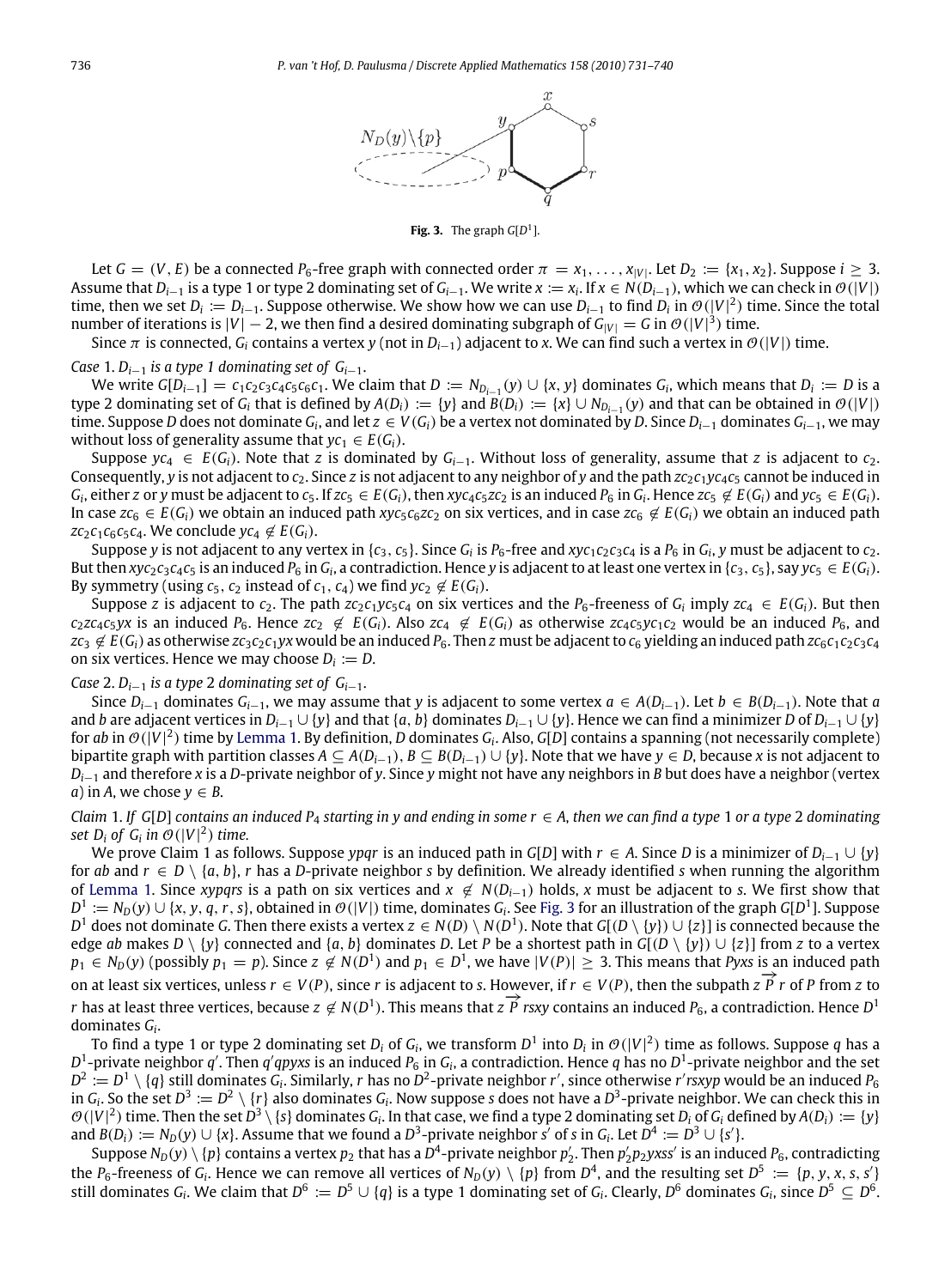

**Fig. 5.** The net.

<span id="page-6-1"></span><span id="page-6-0"></span>Since  $q$ pyxss' is a P<sub>6</sub> and  $q$ pyxs is induced,  $q$  must be adjacent to s'. Hence D<sup>6</sup> is a type 1 dominating set of  $G_i$ , and we choose  $D_i \coloneqq D^6$ . This proves Claim 1.

Let  $A_1 := N_A(y)$  and  $A_2 := A \setminus A_1$ . Let  $B_1 := N_B(y)$  and  $B_2 := B \setminus (B_1 \cup \{y\})$ . We can obtain these sets in  $\mathcal{O}(|V|)$  time. Since  $a \in A_1$ , we have  $A_1 \neq \emptyset$ . If  $A_2 = \emptyset$ , then we define a type 2 dominating set  $D_i$  of  $G_i$  by  $A(D_i) := A$  and  $B(D_i) := B$ . Suppose  $A_2 \neq \emptyset$ . Note  $|B| \geq 2$ , because  $\{b, y\} \subseteq B$ . If  $B_2 = \emptyset$ , then we define  $D_i$  by  $A(D_i) := A \cup \{y\}$  and  $B(D_i) := B_1 = B \setminus \{y\}$ . Suppose  $B_2\neq\emptyset$ . We check in  $\mathcal{O}(|V|^2)$  time if  $G[A_1\cup A_2]$  contains a spanning complete bipartite graph with partition classes  $A_1$  and *A*<sub>2</sub>. If so, we define *D*<sub>*i*</sub> by *A*(*D*<sub>*i*</sub>) := *A*<sub>1</sub> and *B*(*D*<sub>*i*</sub>) := *A*<sub>2</sub> ∪ *B*. Otherwise we have found two non-adjacent vertices  $a_1 \in A_1$  and  $a_2 \in A_2$ . Let  $b^* \in B_2$ . Then  $ya_1b^*a_2$  is an induced  $P_4$  starting in y and ending in a vertex of A. By Claim 1, we can find a type 1 or type 2 dominating set  $D_i$  of  $G_i$  in  $\mathcal{O}(|V|^2)$  extra time. This finishes the proof of [Theorem 5.](#page-1-3)  $\hskip10mm \square$ 

The characterization in [Theorem 5](#page-1-3) is minimal due to the existence of the following family  $\mathcal F$  of  $P_6$ -free graphs. For each *i* ≥ 2, let  $F_i$  ∈  $\mathcal F$  be the graph obtained from a complete bipartite subgraph with partition classes  $X_i$  = { $x_1, \ldots, x_i$ } and  $Y_i = \{y_1, \ldots, y_i\}$  by adding the edge  $x_1x_2$  as well as for each  $h = 1, \ldots, i$  a new vertex  $x'_h$  adjacent only to  $x_h$  and a new vertex  $y'_h$  adjacent only to  $y_h$  (see [Fig. 4](#page-6-0) for the graph  $F_3$ ).

Note that each  $F_i$  is  $P_6$ -free and that the smallest connected dominating subgraph of  $F_i$  is  $F_i[X_i \cup Y_i]$ , which contains a spanning complete bipartite subgraph. Also note that none of the graphs *F<sup>i</sup>* contain a dominating *induced* complete bipartite subgraph due to the edge  $x_1x_2$ .

We conclude this section by characterizing the class of graphs for which each connected induced subgraph contains a dominating induced *C*<sup>6</sup> or a dominating *induced* complete bipartite subgraph. Again, we will show how to find these dominating induced subgraphs in polynomial time by using the incremental technique outlined in Section [2.](#page-2-1) The *net* is the graph on six vertices depicted in [Fig. 5.](#page-6-1)

<span id="page-6-2"></span>**Theorem 6.** A graph  $G = (V, E)$  is in Forb $(\{P_6, net\})$  if and only if each connected induced subgraph of G contains a dominating induced C<sub>6</sub> or a dominating induced complete bipartite graph. Moreover, we can find such a dominating subgraph of G in  $\mathcal{O}(|V|^4)$ *time.*

**Proof.** Neither the graph  $P_6$  nor the net has a dominating induced  $C_6$  or a dominating induced complete bipartite subgraph. Hence to prove [Theorem 6,](#page-6-2) it suffices to show that if *G* is a connected graph in *Forb*({*P*6, *net*}), then we can find a dominating induced  $\mathsf{C}_6$  or a dominating induced complete bipartite subgraph of G in  $\mathcal{O}(|V|^4)$  time.

Let  $G = (V, E)$  be a connected graph in *Forb*({ $P_6$ , *net*}) with connected order  $\pi = x_1, \ldots, x_{|V|}$ . Recall that we write  $G_i := G[\{x_1,\ldots,x_i\}]$ , and note that  $G_i \in$  Forb  $(\{P_6,net\})$  for every i. For every  $2 \leq i \leq n$  we want to find a dominating set  $D_i$  of  $G_i$  that either induces a  $C_6$  or a complete bipartite subgraph in  $G_i$ . Let  $D_2 := \{x_1, x_2\}$ . Suppose  $i \ge 3$ . Assume that  $D_{i-1}$ induces a dominating *C*<sup>6</sup> or a dominating complete bipartite subgraph in *Gi*−1. We show how we can use *Di*−<sup>1</sup> to find *D<sup>i</sup>* in  $\mathcal{O}(|V|^3)$  time. Since the total number of iterations is  $|V|-2$ , we find a desired dominating subgraph of  $G_{|V|}=G$  in  $\mathcal{O}(|V|^4)$ time. We write  $x := x_i$  and check in  $\mathcal{O}(|V|)$  time if  $x \in N(D_{i-1})$ . If so then we set  $D_i := D_{i-1}$ . Suppose otherwise. Since  $\pi$  is connected,  $G_i$  contains a vertex *y* (not in  $D_{i-1}$ ) adjacent to *x*. We can find *y* in  $\mathcal{O}(|V|)$  time. We first prove a useful claim.

 $C$ laim 1. If  $N_{D_{i-1}}(y) \cup \{x, y\}$  dominates  $G_i$ , then we can find a dominating induced  $C_6$  or a dominating induced complete bipartite subgraph of *G* in  $\mathcal{O}(|V|^3)$  time.

We prove Claim 1 as follows. Suppose  $D^* := N_{D_{i-1}}(y) \cup \{x, y\}$  dominates  $G_i$ . We check whether  $G[D^*]$  is complete bipartite in  $\mathcal{O}(|V|^2)$  time. If so, then we choose  $D_i := D^*$  and we are done. Otherwise y has a neighbor *u* in  $D_{i-1}$  with  $N_{D^*}(u)\setminus \{y\}\neq \emptyset$ . If *u* has no *D*<sup>\*</sup>-private neighbor, which we can check in  $O(|V|^2)$  time, then we remove *u* from *D*<sup>\*</sup> and perform the same check in the smaller set  $D^* \setminus \{u\}$ . Let *u'* be a  $D^*$ -private neighbor of *u* in  $G_i$ . Let  $v \in N_{D^*}(u) \setminus \{y\}$ . Then *u'* is adjacent to any *D*\*-private neighbor  $v'$  of  $v$ , as otherwise G[{*u*,  $v$ ,  $y$ ,  $u'$ ,  $v'$ , x}] is isomorphic to the net. So we find that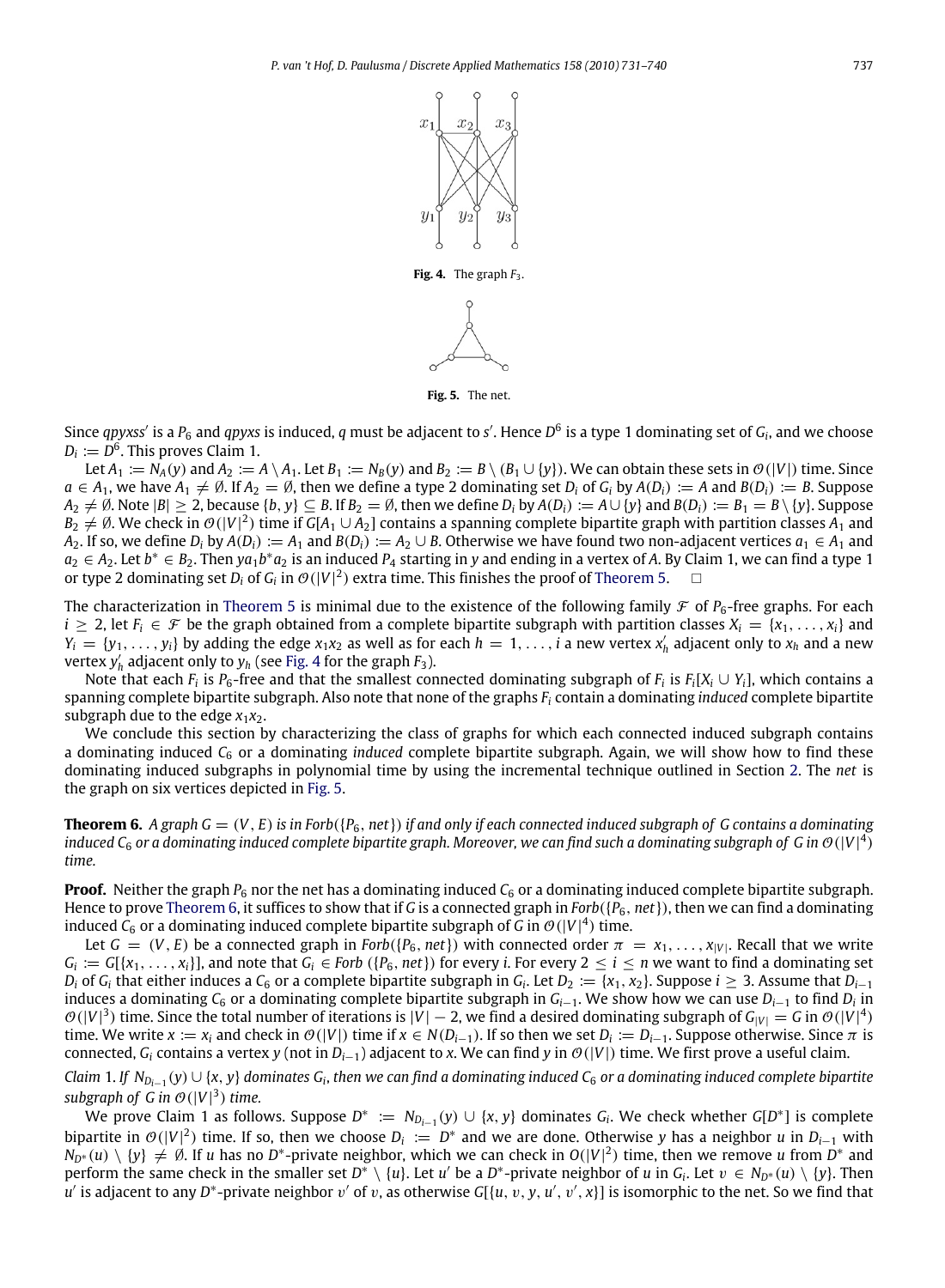$D^1:=(D^*\setminus N_{D^*}(u))\cup \{y,\,u'\}$  dominates  $G_i$ . If  $u'$  does not have a  $D^1$ -private neighbor, then we remove  $u'$  from  $D^1$ , check if y is adjacent to two neighbors in the smaller set  $D^1 \setminus \{u'\}$  and repeat the above procedure which runs in  $\mathcal{O}(|V|^3)$  total time. Let  $u''$  be a D<sup>1</sup>-private neighbor of u'. Suppose  $N_{D^1}(y) = \{x, u\}$ . Then  $D^1 = \{x, y, u, u'\}$ . If x does not have a  $D^1$ -private neighbor, then we choose  $D_i := \{y, u, u'\}$ . If x has a  $D^1$ -private neighbor x', then the  $P_6$ -freeness of  $G_i$  implies that x' is adjacent to u'', and we choose  $D_i := \{x', x, y, u, u', u''\}.$ 

Suppose  $N_{D^1}(y)\setminus\{x,u\}\neq\emptyset$ , say  $y$  is adjacent to some vertex  $t\in D^1\setminus\{x,u\}.$  If  $t$  does not have a  $D^1$ -private neighbor, then we remove *t* from  $D^1$  and check if *y* is adjacent to some vertex in the smaller set  $D^1 \setminus \{x, u, t\}$ . Let *t'* be a  $D^1$ -private neighbor of  $t$ . Then the path  $u''u'uytt'$  is an induced  $P_6$  of  $G_i$ , unless  $u''$  is adjacent to  $t'$ . However, in that case  $xyuu'u''t'$  is an induced  $P_6$ . This contradiction finishes the proof of Claim 1.

*Case* 1.  $D_{i-1}$  *induces a dominating C<sub>6</sub> <i>in G*<sub>*i*−1</sub>.

Since *Di*−<sup>1</sup> is a type 1 dominating set of *Gi*−1, we know from the corresponding Case 1 in the proof of [Theorem 5](#page-1-3) that *D* :=  $N_{D_{i-1}}(y)$  ∪ {*x*, *y*} dominates  $G_i$ . We can find *D* in  $\mathcal{O}(|V|)$  time. By Claim 1, we can find a dominating induced  $C_6$  or a dominating induced complete bipartite subgraph of *G* in  $\mathcal{O}(|V|^3)$  extra time.

*Case* 2. *Di*−<sup>1</sup> *induces a dominating complete bipartite subgraph in Gi*−1.

Let  $A(D_{i-1})$  and  $B(D_{i-1})$  denote the partition classes of  $D_{i-1}$ . Note that both  $A(D_{i-1})$  and  $B(D_{i-1})$  are independent sets. Since  $D_{i-1}$  dominates  $G_{i-1}$ , we may without loss of generality assume that *y* is adjacent to some vertex  $a \in A(D_{i-1})$ . Let *b* ∈ *B*(*D*<sub>*i*−1</sub>). Note that *a* and *b* are adjacent vertices in *D*<sub>*i*−1</sub> ∪ {*y*} and that {*a*, *b*} dominates *D*<sub>*i*−1</sub> ∪ {*y*}. Hence we can find a minimizer *D* of *Di*−<sup>1</sup> ∪ {*y*} for *ab* in O(|*V*| 2 ) time by [Lemma 1.](#page-2-0) By definition, *D* dominates *G<sup>i</sup>* . Also, *G*[*D*] contains a spanning (not necessarily complete) bipartite graph with partition classes  $A \subseteq A(D_{i-1})$  and  $B \subseteq B(D_{i-1}) \cup \{y\}$ . Note that  $y \in D$ , because *x* is not adjacent to *Di*−<sup>1</sup> and therefore *x* is a *D*-private neighbor of *y*, and consequently, *y* ∈ *B* because *y* is adjacent to  $a \in A$  and y might not have any neighbors in B. Let  $A_1 := N_A(y)$  and  $A_2 := A \setminus A_1$ . Let  $B_1 := N_B(y)$  and  $B_2 := B \setminus (B_1 \cup \{y\})$ . We can obtain these sets in  $\mathcal{O}(|V|)$  time. Since  $a \in A_1$ , we have  $A_1 \neq \emptyset$ .

Suppose *G*[*D*] contains an induced *P*<sup>4</sup> starting in *y* and ending in a vertex in *A*. Just as in the proof of [Theorem 5](#page-1-3) we can obtain in  $\mathcal{O}(|V|^2)$  time a dominating  $\mathcal{C}_6$  of  $G_i$  or else we find that  $N_D(y)\cup\{x,y\}$ , and consequently  $N_{D_{i-1}}(y)\cup\{x,y\}$  dominates *Gi* . In the first case, we choose *D<sup>i</sup>* to be the obtained dominating induced *C*6. In the second case, we can find a dominating induced  $C_6$  or a dominating induced complete bipartite subgraph of G in  $\mathcal{O}(|V|^3)$  extra time by Claim 1. So we may assume that *G*[*D*] does not contain such an induced  $P_4$ . This means that at least one of the sets  $A_2$ ,  $B_2$  is empty, as otherwise we find an induced path *yab*<sub>2</sub> $a_2$  for any  $a_2 \in A_2$  and  $b_2 \in B_2$ . We may without loss of generality assume that  $A_2 = \emptyset$ . Otherwise, in case  $B_2 = \emptyset$ , we obtain  $B = B_1$ , which means that y is adjacent to *b*, so we can reverse the role of *A* and *B*. If  $B_2 = \emptyset$ , then we find that  $A_1\cup B_1\cup \{y\}\subset N_{D_{i-1}}(y)\cup \{x,y\}$  dominates  $G_i$ , and we are done in  $\mathcal{O}(|V|^3)$  extra time as a result of Claim 1. So  $B_2 \neq \emptyset$ . Let  $b_2 \in B_2$ .

 $W$ e claim that  $\bar{D^2}:=A_1\cup B_2\cup\{x,y\}$  dominates  $G_i$ . Suppose otherwise. Then there exists a vertex  $b_1'$  adjacent to some vertex *b*<sub>1</sub> ∈ *B*<sub>1</sub> but not adjacent to *D*<sup>2</sup>. Then *G*[{*y*, *a*, *b*<sub>1</sub>, *x*, *b*<sub>2</sub>, *b*<sup>1</sup><sub>1</sub>}] is isomorphic to the net, a contradiction. Hence *D*<sup>2</sup> dominates  $G_i$ . From  $D^2$  we construct  $D_i$  in  $\mathcal{O}(|V|^2)$  extra time as follows. If *x* does not have a  $D^2$ -private neighbor, then we can choose  $D_i:=D^2\setminus\{x\}$ , since  $G[D^2\setminus\{x\}]$  is a complete bipartite graph with partition classes  $A_1$  and  $B_2\cup\{y\}$ . Suppose  $x$  has a  $D^2$ -private neighbor x<sup>'</sup>. If  $b_2$  does not have a D<sup>2</sup>-private neighbor, then we remove  $b_2$  from D<sup>2</sup>, and check whether  $B_2$  contains another vertex. If not, then we can choose  $D_i := A_1 \cup \{x, y\}$ , since  $G[A_1 \cup \{x, y\}]$  is a complete bipartite graph with partition classes *A*<sub>1</sub>∪{*x*} and {*y*}. Suppose *b*<sub>2</sub> has a *D*<sup>2</sup>-private neighbor *b*'<sub>2</sub>. Then the path *x'xyab*<sub>2</sub>*b*'<sub>2</sub> is a path on six vertices, so we must have  $x'b'_2 \in E$ .

We claim that  $D^3:=\{x',x,y,a,b_2,b_2'\}$  dominates  $G_i$ . Suppose otherwise. Then there exists a vertex  $c'$  adjacent to some vertex c in  $A_1 \cup B_2$  but not adjacent to a vertex in  $D^3$ . Suppose  $c \in A_1$ . Then  $c'cb_2b'_2x'x$  is an induced  $P_6$ . Suppose  $c \in B_2$ . Then *c'* cayxx' is an induced *P*<sub>6</sub>. So *D*<sup>3</sup> dominates *G*<sub>*i*</sub>. Since *D*<sup>3</sup> also induces a *C*<sub>6</sub> in *G*<sub>*i*</sub>, we may choose *D*<sub>*i*</sub> := *D*<sup>3</sup>. This finishes the proof of [Theorem 6.](#page-6-2)  $\Box$ 

Bacsó, Michalak and Tuza [\[3\]](#page-9-9) prove (non-constructively) that a graph *G* is in *Forb* ( $\{C_6, P_6, net\}$ ) if and only if each connected induced subgraph of *G* contains a dominating induced complete bipartite graph. Note that [Theorem 6](#page-6-2) immediately implies this result.

#### <span id="page-7-0"></span>**5. The Hypergraph 2-Colorability problem**

A *hypergraph H* is a pair  $(Q, \delta)$  consisting of a set  $Q = \{q_1, \ldots, q_m\}$ , called the *vertices* of *H*, and a set  $\delta = \{S_1, \ldots, S_n\}$ of nonempty subsets of *Q*, called the *hyperedges* of *H*. With a hypergraph (*Q*, S) we associate its *incidence graph I*, which is a bipartite graph with partition classes Q and *§*, where for any  $q \in Q$ ,  $S \in \mathcal{S}$  we have  $qS \in E(I)$  if and only if  $q \in S$ . For any *S* ∈ 8, we write *H* − *S* := (*Q*,  $\delta \setminus S$ ). A 2-coloring of a hypergraph *H* = (*Q*,  $\delta$ ) is a partition (*Q*<sub>1</sub>, *Q*<sub>2</sub>) of *Q* such that *Q*<sub>1</sub> ∩ *S*<sub>*j*</sub>  $\neq$  Ø and *Q*<sub>2</sub> ∩ *S*<sub>*j*</sub>  $\neq$  Ø for 1 ≤ *j* ≤ *n*.

The Hypergraph 2-Colorability problem asks whether a given hypergraph has a 2-coloring. This problem, also known as SET SPLITTING, is NP-complete, even when restricted to hypergraphs for which every hyperedge has size at most 3 (cf. [\[11\]](#page-9-10)). The Hypergraph 2-Colorability problem becomes polynomially solvable when restricted to hypergraphs for which every hyperedge has size at most 2, since that problem is equivalent to the 2-CoLORABILITY problem for graphs, i.e., to checking whether a given graph is bipartite. We now present another class of hypergraphs for which the Hypergraphs 2-Colorability problem becomes polynomially solvable. Let  $H_6$  denote the class of hypergraphs with  $P_6$ -free incidence graphs.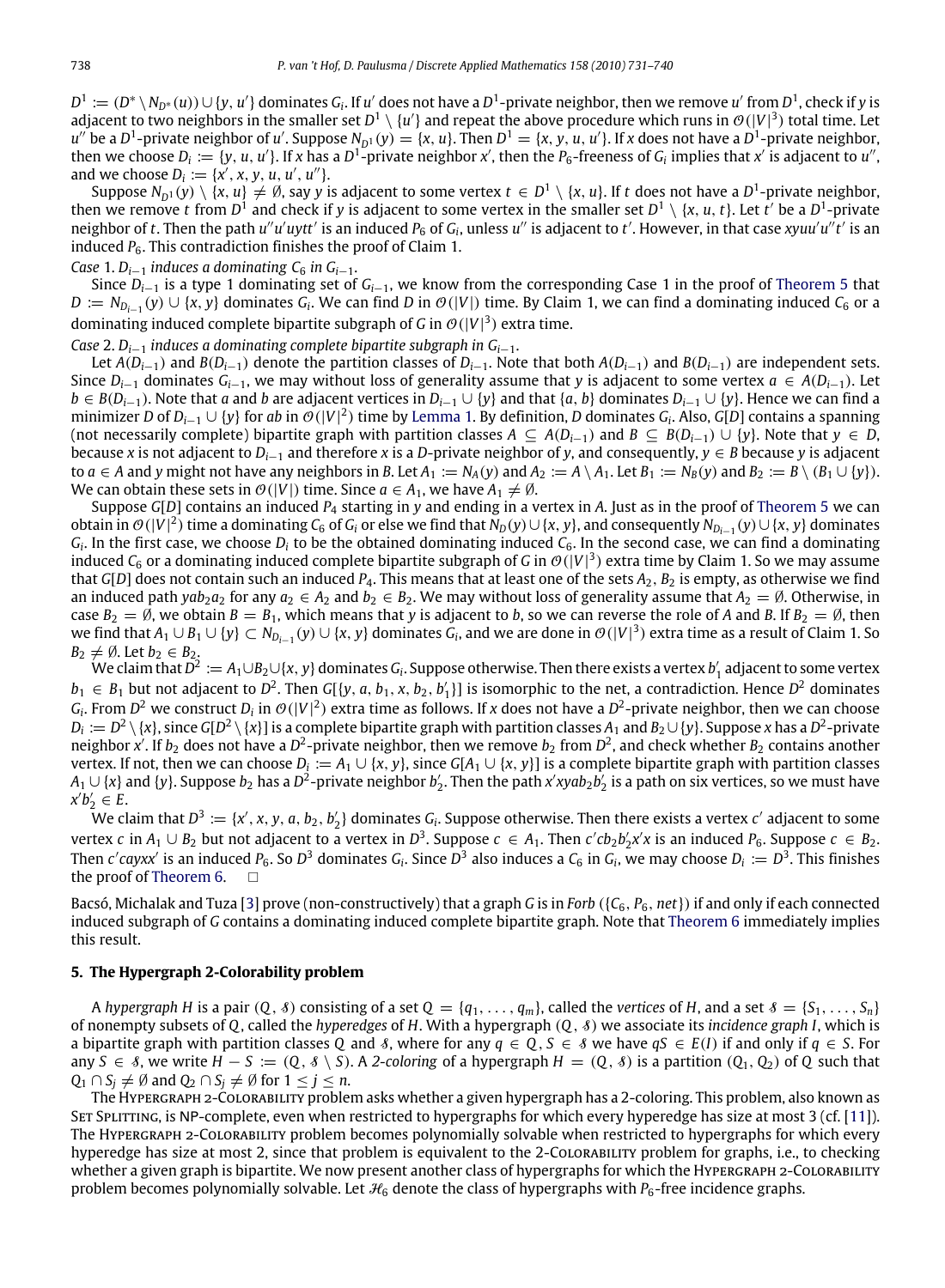**Theorem 7.** *The* Hypergraph 2-Colorability *problem restricted to* H<sup>6</sup> *is polynomially solvable. Moreover, for any 2-colorable hypergraph H* =  $(Q, \delta) \in \mathcal{H}_6$  *with*  $|Q| = m$  and  $|\delta| = n$ , we can find a 2-coloring of H in  $\mathcal{O}((m+n)^3)$  time.

**Proof.** Let  $H = (Q, \delta) \in \mathcal{H}_6$  with  $|Q| = m$  and  $|\delta| = n$ , and let *I* be the  $P_6$ -free incidence graph of *H*. We assume that *I* is connected, as otherwise we just proceed component-wise.

*Claim* 1. We may without loss of generality assume that  $\ell$  does not contain two sets  $S_i$ ,  $S_j$  with  $S_i \subseteq S_j$ .

We prove Claim 1 as follows. Suppose  $S_i, S_j \in \S$  with  $S_i \subseteq S_j$ . We show that  $H$  is 2-colorable if and only if  $H-S_j$  is 2-colorable. Clearly, if *H* is 2-colorable then *H* − *S<sup>j</sup>* is 2-colorable. Suppose *H* − *S<sup>j</sup>* is 2-colorable. Let (*Q*1, *Q*2) be a 2-coloring of  $H-S_j$ . By definition,  $S_i\cap Q_1\neq\emptyset$  and  $S_i\cap Q_2\neq\emptyset$ . Since  $S_i\subseteq S_j$ , we also have  $S_j\cap Q_1\neq\emptyset$  and  $S_j\cap Q_2\neq\emptyset$ , so  $(Q_1,Q_2)$  is a 2-coloring of *H*. This proves Claim 1.

Note that we can reach the situation mentioned in Claim 1 in  $\mathcal{O}(m^2n^2)$  time. By [Theorem 5,](#page-1-3) we can find a type 1 or type 2 dominating set *D* of *I* in  $O((m+n)^3)$  time. Below we show how we use such a dominating set to find a 2-coloring of *H* in  $\mathcal{O}(m + n)$  extra time, assuming *H* has 2-coloring. Since *I* is bipartite, *I*[*D*] is bipartite. Let *A* and *B* be the partition classes of *I*[*D*]. Since *I* is connected, we may without loss of generality assume  $A \subseteq Q$  and  $B \subseteq S$ . Let  $A' := Q \setminus A$  and  $B' := S \setminus B$ . We distinguish two cases.

*Case* 1. *D is a type* 1 *dominating set of I*.

We write  $I[D] = q_1S_1q_2S_2q_3S_3q_1$ , so  $A = \{q_1, q_2, q_3\}$  and  $B = \{S_1, S_2, S_3\}$ . Suppose  $A' = \emptyset$ , so  $Q = \{q_1, q_2, q_3\}$ . Obviously, *H* has no 2-coloring. Suppose  $A'\neq\emptyset$  and let  $q'\in A'$ . Since *D* dominates *I*,  $q'$  has a neighbor, say  $S_1$ , in *B*. If  $S_2$  and  $S_3$  both have no neighbors in *A* 0 , then *q* 0 *S*1*q*2*S*2*q*3*S*<sup>3</sup> is an induced *P*<sup>6</sup> in *I*, a contradiction. Hence at least one of them, say *S*2, has a neighbor  $in A'.$ 

We claim that the partition  $(Q_1, Q_2)$  of  $Q$  with  $Q_1 := A' \cup \{q_1\}$  and  $Q_2 := \{q_2, q_3\}$  is a 2-coloring of H. We have to check that every  $S \in \mathcal{S}$  has a neighbor in both  $Q_1$  and  $Q_2$ . Recall that  $S_1$  has neighbors  $q_1$  and  $q_2$  and  $S_3$  has neighbors  $q_1$  and  $q_3$ . Hence  $S_1$  has a neighbor in both  $Q_1$  and  $Q_2$ , and the same holds for  $S_3$ . Since  $S_2$  is adjacent to  $q_2$  and has a neighbor in A',  $S_2$ also has a neighbor in both  $Q_1$  and  $Q_2$ . It remains to check the vertices in *B'*. Let  $S \in B'$ . Since *D* dominates *I* and *I* is bipartite, *S* has at least one neighbor in *A*. Suppose *S* has exactly one neighbor, say *q*1, in *A*. Then *Sq*1*S*1*q*2*S*2*q*<sup>3</sup> is an induced *P*<sup>6</sup> in *I*, a contradiction. Hence *S* has at least two neighbors in *A*. The only problem occurs if *S* is adjacent to  $q_2$  and  $q_3$  but not to  $q_1$ . However, since S<sub>2</sub> is adjacent to  $q_2$  and  $q_3$ , S must have a neighbor in A' due to Claim 1. Hence  $(Q_1,Q_2)$  is a 2-coloring of H. *Case* 2. *D is a type* 2 *dominating set of I*.

Suppose  $A' = \emptyset$ . Then  $|B| = 1$  as a result of Claim 1. Let  $B = \{S\}$  and  $q \in A$ . Since *S* is adjacent to all vertices in *A*, we find that  $B' = \emptyset$  as a result of Claim 1. Hence *H* has no 2-coloring if  $|A| = 1$ , and *H* has a 2-coloring ({*q*},  $A \setminus \{q\}$ ) if  $|A| \ge 2$ . Suppose  $A' \neq \emptyset$ . We claim that  $(A, A')$  is a 2-coloring of *H*. This can be seen as follows. By definition, each vertex in  $\emptyset$  is adjacent to a vertex in A. Suppose  $|B| = 1$  and let  $B = \{S\}$ . Since *S* dominates Q and  $A' \neq \emptyset$ , *S* has at least one neighbor in *A*'. Suppose  $|B|\geq 2$ . Since every vertex in *B* is adjacent to all vertices in *A*, every vertex in *8* must have a neighbor in *A'* as a result of Claim 1.

#### <span id="page-8-0"></span>**6. Conclusions**

The key contributions of this paper are the following. We presented a new characterization of the class of  $P_6$ -free graphs, which strengthens results of Liu and Zhou [\[15\]](#page-9-6) and Liu, Peng and Zhao [\[16\]](#page-9-7). We used an algorithmic technique to prove this characterization. Our main algorithm efficiently finds for any given connected *P*6-free graph a dominating subgraph that is either an induced  $C_6$  or a (not necessarily induced) complete bipartite graph. Besides these main results, we also showed that our characterization is "minimal" in the sense that there exists an infinite family of  $P_6$ -free graphs for which a smallest connected dominating subgraph is a (not induced) complete bipartite graph. We also characterized the class  $Forb({P_6}, net)$ ) in terms of connected dominating subgraphs, thereby generalizing a result of Bacsó, Michalak and Tuza [\[3\]](#page-9-9).

Our main algorithm can be useful to determine the computational complexity of decision problems restricted to the class of *P*<sub>6</sub>-free graphs. To illustrate this, we applied this algorithm to prove that the HYPERGRAPH 2-COLORABILITY problem is polynomially solvable for the class of hypergraphs with *P*<sub>6</sub>-free incidence graphs. Are there any other decision problems for which the algorithm is useful? In recent years, several authors studied the classical *k*-Colorability problem for the class of  $P_f$ -free graphs for various combinations of k and  $\ell$  [\[14,](#page-9-11)[17](#page-9-12)[,18\]](#page-9-13). The 3-Colorability problem is proven to be polynomially solvable for the class of  $P_6$ -free graphs [\[17\]](#page-9-12). Hoàng et al. [\[14\]](#page-9-11) show that for all fixed  $k \geq 3$  the *k*-Colorability problem becomes polynomially solvable for the class of *P*5-free graphs. They pose the question whether there exists a polynomial time algorithm to determine if a *P<sub>6</sub>*-free graph can be 4-colored. We do not know yet if our main algorithm can be used for simplifying the proof of the result in [\[17\]](#page-9-12) or for solving the open problem described above. We leave these questions for future research.

The next class to consider is the class of  $P_7$ -free graphs. Recall that a graph *G* is  $P_7$ -free if and only if each connected induced subgraph of *G* contains a dominating subgraph of diameter at most three [\[2\]](#page-9-8). Using an approach similar to the one described in this paper, it is possible to find such a dominating subgraph in polynomial time. However, a more important question is whether this characterization of *P*7-free graphs can be narrowed down. Also determining the computational complexity of the Hypergraph 2-Colorability problem for the class of hypergraphs with *P<sub>7</sub>*-free incidence graphs is still an open problem.

Finally, a natural problem for a given graph class deals with its recognition. We are not aware of any recognition algorithms for (even bipartite or triangle-free)  $P_7$ -free graphs that have a better running time than the trivial algorithm